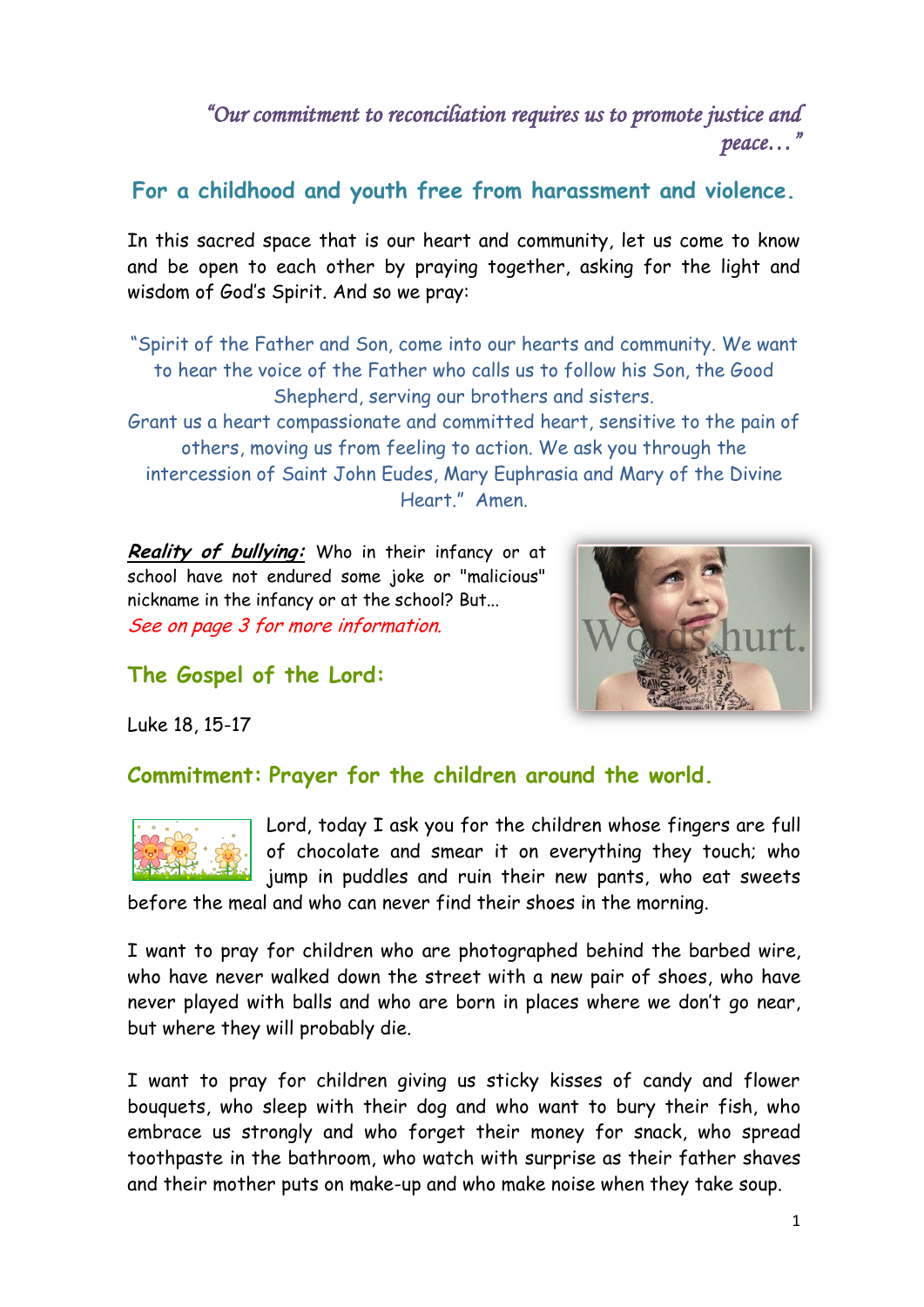And I also want to pray for children who have never eaten dessert, have no favorite blanket to take everywhere, who see their parents suffer, who approach our cars on every street corner, begging with their eyes, who have



no baths, and whose photos appear in police stations instead of the offices of their parents.

I want to pray for children whose nightmares happen in broad daylight, who eat what they can get, who sleep outside and keep warm with newspapers, who have never gone to the dentist, who do not receive pampering from

anyone, who go to sleep hungry and wake up hungry, and who have no address.

I want to pray for children who like to be held and for those who have to be carried, for those who have given up and for those who continue to struggle, for those who don't have hands to hold theirs.

For all those children, Lord, I want to pray today, because they are all valuable, and bring new form of love in our lives and a reason to live, because they inspire us to commit ourselves to building a more just world.

We pray for our children, those who were born and those who will be born, because they are the best hope for our world, the reward for our work, the realization of our incomplete dreams, the guarantee of our immortality, and the proof that God has not lost hope in people.

Father, I also pray for children who have never received a hug and to whom no one has ever spoken to them about a loving Abba.

Lord, I pray for all children of the world, so that you bless them with love and joy.

Amen.

*Prayer prepared by Sister Monica Scavuzzo and Miss Adriana Rita Parise (Justice and peace team of the Province of Argentina-Uruguay)*